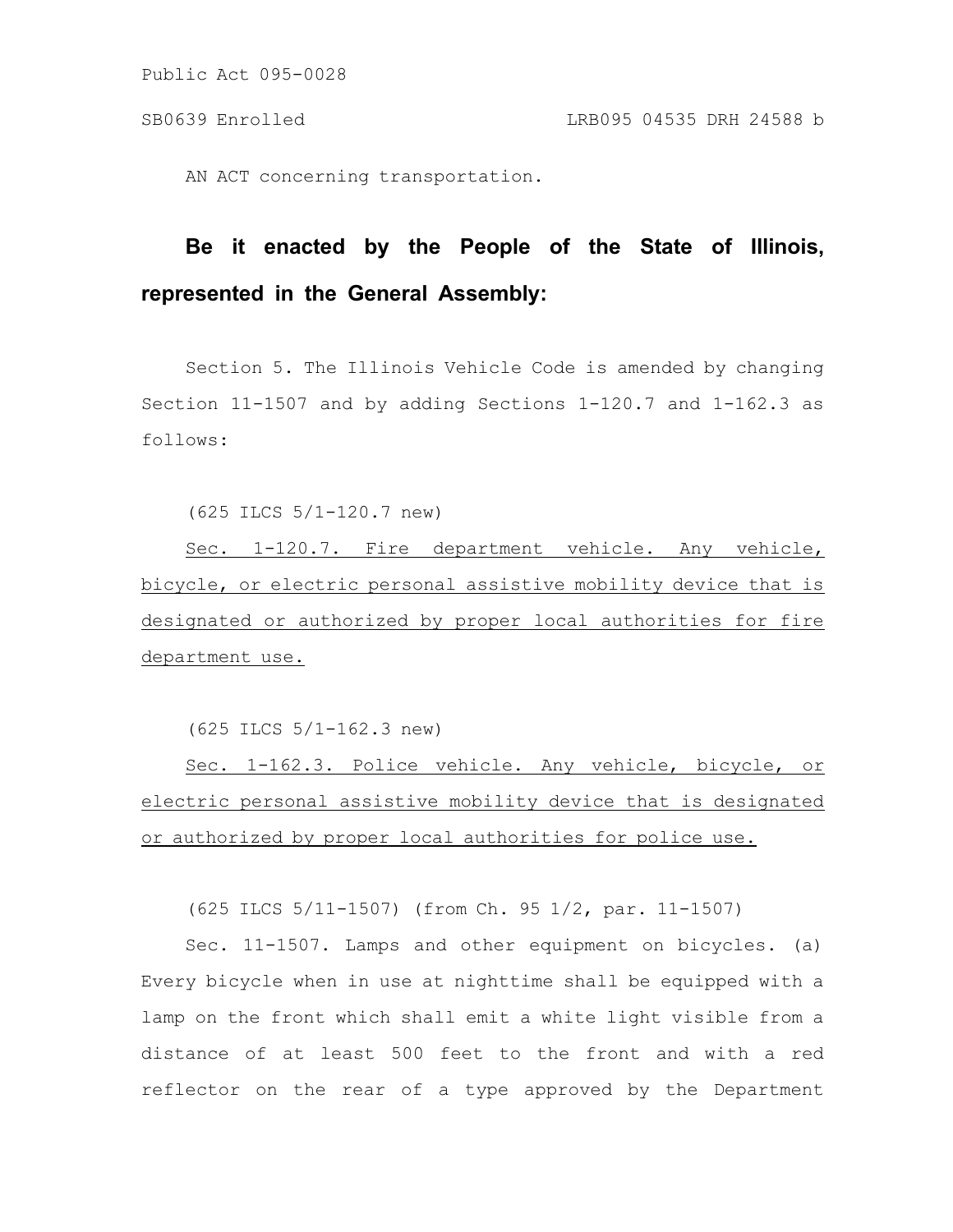Public Act 095-0028

which shall be visible from all distances from 100 feet to 600 feet to the rear when directly in front of lawful lower beams of headlamps on a motor vehicle. A lamp emitting a red light visible from a distance of 500 feet to the rear may be used in addition to the red reflector.

(b) A bicycle shall not be equipped with nor shall any person use upon a bicycle any siren. This subsection (b) does not apply to a bicycle that is a police vehicle or fire department vehicle.

(c) Every bicycle shall be equipped with a brake which will adequately control movement of and stop and hold such bicycle.

(d) No person shall sell a new bicycle or pedal for use on a bicycle that is not equipped with a reflex reflector conforming to specifications prescribed by the Department, on each pedal, visible from the front and rear of the bicycle during darkness from a distance of 200 feet.

(e) No person shall sell or offer for sale a new bicycle that is not equipped with side reflectors. Such reflectors shall be visible from each side of the bicycle from a distance of 500 feet and shall be essentially colorless or red to the rear of the center of the bicycle and essentially colorless or amber to the front of the center of the bicycle provided. The requirements of this paragraph may be met by reflective materials which shall be at least 3/16 of an inch wide on each side of each tire or rim to indicate as clearly as possible the continuous circular shape and size of the tires or rims of such